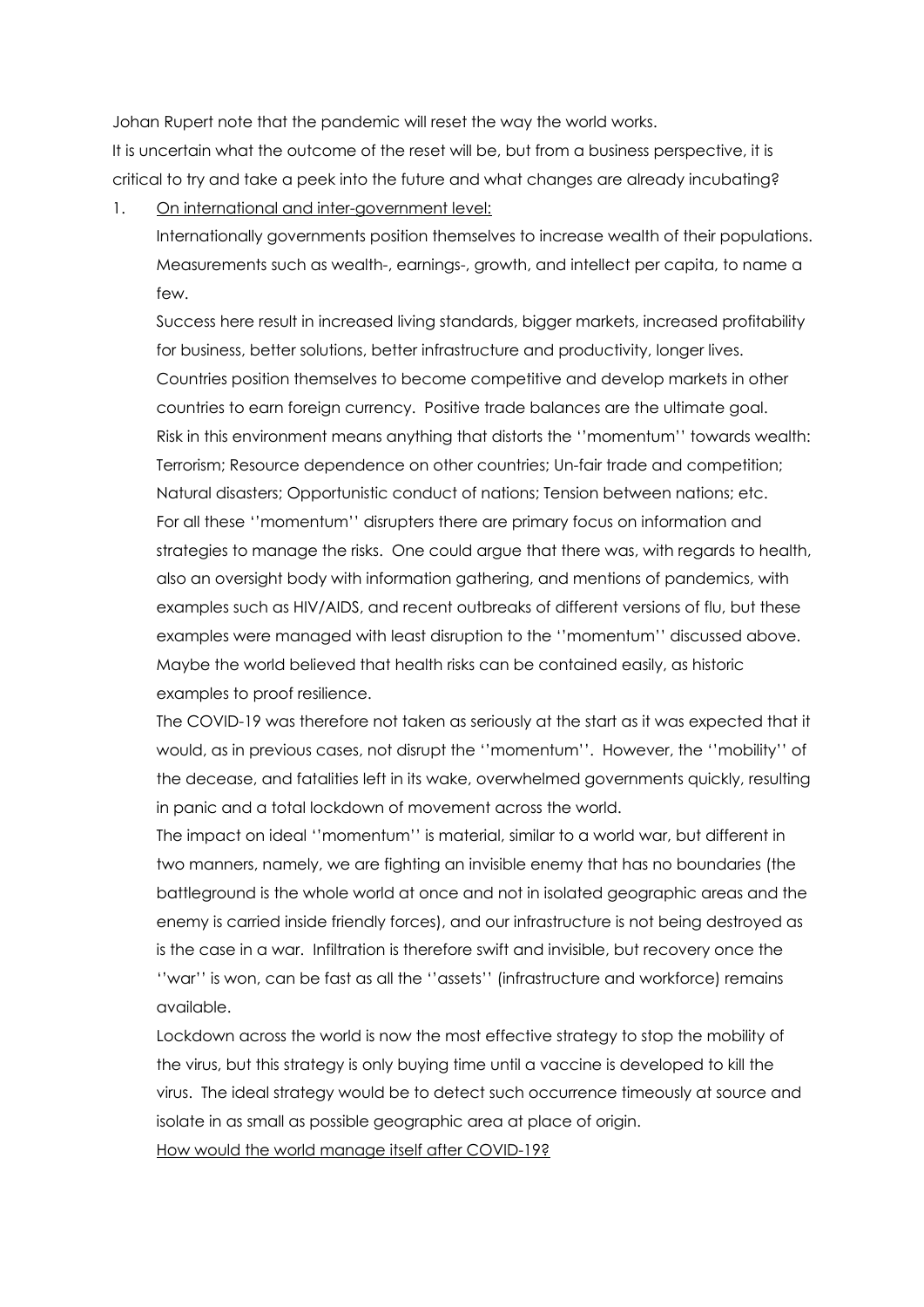- Risk identification / analysis activity will become even more intense. More thought will go into identifying and analysing undetected potential risks at source as quickly as possible: Question: What else is there where we are sitting on a time bomb, without understanding that? Risk identification and assessment is currently a formal discipline, but the impact of risks will be viewed from a different paradigm, for instance to critically analyse any potential risk where the vehicle carrying the ''enemy'' is not naturally contained within national- or other borders;
- From a health risk perspective, people is the ''vehicle'', enabling infiltration. Early detection of potential risks and containment will be configured around the movement of people through certain ''ports'', in the form of screening, etc.;
- Governments to focus on self-sufficiency regarding essential products, such as medical equipment and protective gear;
- Heightened awareness of hygiene and health matters;
- Design of monitoring mechanisms that would provide in-time data, to detect and reflect on trends regarding pandemic risk;
- The lockdown provided a real life experiment of how to reduce pollution and contain climate change. Current strategies to contain climate change will most certainly be aligned to take into consideration the learnings from the experiment, which includes the rate at which the earth and atmosphere can repair itself when given the opportunity.

## 2. On national level

2.1 General: Governments were caught off guard with the impact of the pandemic. Disaster relief reserves will in future be created and manged from a different context. Governments will not have the luxury to waste resources and need to tighten up their financial discipline and priorities regarding spending if they are serious to become sustainable from a potential risk perspective.

Credit ratings of governments will reflect on disaster management reserves, which will most definitely be much higher than current disaster reserving. The USA and UK, for the current pandemic, allocate as much as 10-15% of GDP to sustain their economies during this period;

2.2 South Africa: To ensure low unemployment and wealth creation for its citizens from a South African perspective, Government do not have much room to move with regards to current resource availability as a result of corrupt previous term ANC leadership together with baseline communist ideologies. As a matter of extreme urgency, it will have to move away from ideology, towards sound financial management, which entails disciplined spending on only necessary matters, removing cash cannibalisation strategies and entities. Further to that, we need to create a productive workforce, placing the country in a competitive position to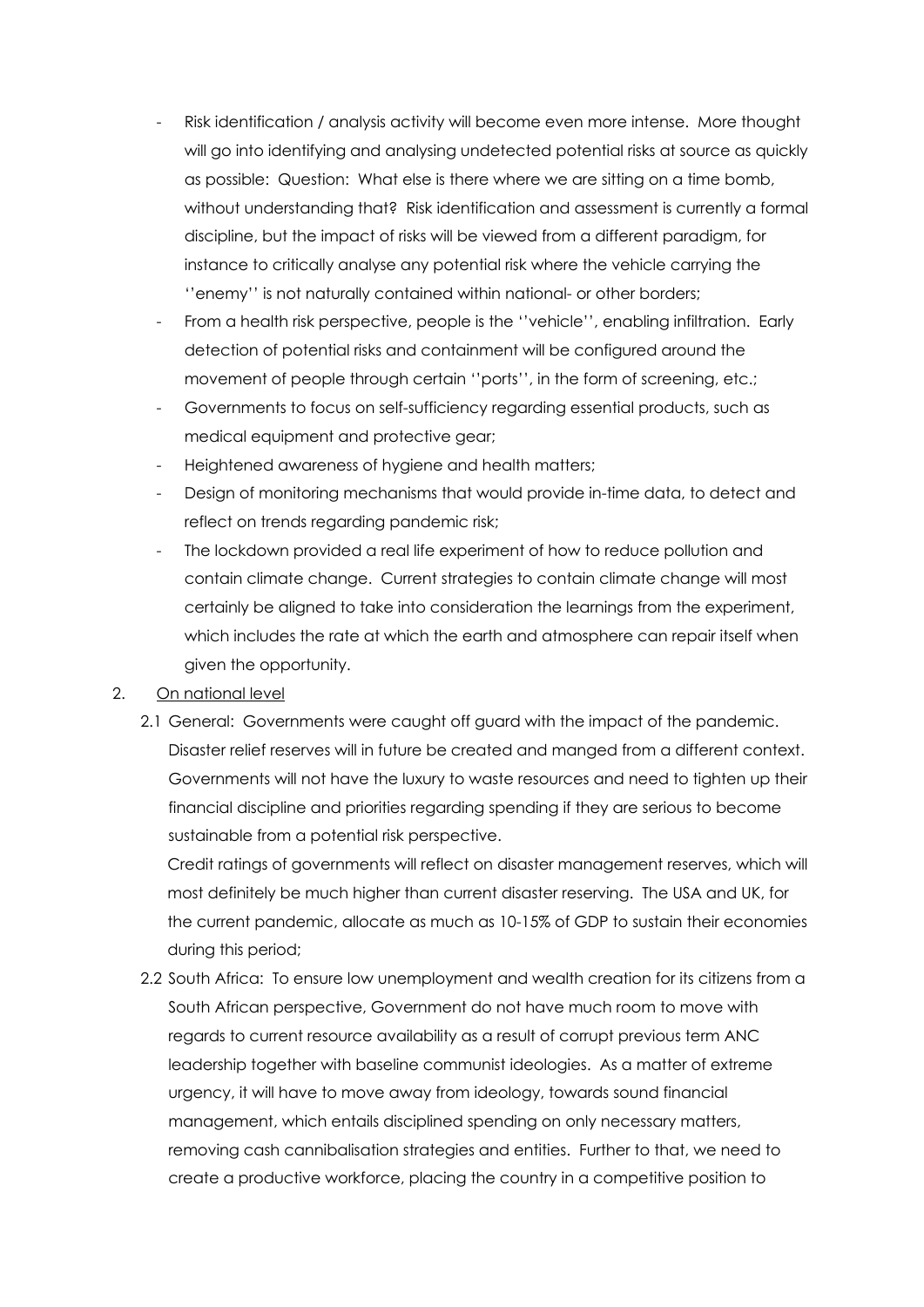deliver products and services to other nations, which entails facilitation of growth and innovation by the private sector.

Developing Africa as a marketplace, is key to South Africa's success to ensure market development for our products and services in markets in close proximity. Similarly, South Africa will be a marketplace for our African neighbours.

Part of the enabling environment is to provide, apart from normal service delivery and security, electronic communication and other technology infrastructure that will hold its own in a competitive world.

Opening up after lockdown, until vaccine is available: There will be a tight management of movement and physical distancing.

## 3. Companies

The management of risks will become even more critical for companies, to assess risks that could have an impact such as the current COVID – 19. Disaster recovery and business continuity will therefore be expanded, as well as reserve provisioning / insurance cover for disaster management;

- Narrowing gap between rich and poor: Specific risks will include the involvement of companies in communities where their employees live as well as where their products are sold. The aim would be get involved in narrowing the gap between rich and poor as well as to look after the environment;
- Balance Sheet risk: Critical management of own resources and establishing reserves to overcome challenges such as lock downs will be part of normal business. Governments could become involved and provide tax incentives for businesses who establishes such reserves;
- Increased mobility of workforce: To attract and retain best fit talent, companies may need to adopt to the mobility of the workforce, e.g. working remotely as well as working for multiple employers in some disciplines. Management style and policies need to be adopted;
	- $\checkmark$  Remote employees: Employers have the option to reduce their physical office space and allow for employees to work from home. Critical here, will be interconnectivity and disciplined interaction amongst teams to ensure the teams carry on focussing as teams on their mandates;
	- $\checkmark$  Employees with multiple employers: Management of a remote workforce, where individuals does not necessarily work only for that team, is a new idea and need to be remodelled;
- Client risk: Companies need to beware of the risks that their client industries are exposed to and include that in their risk assessments and possible mitigating actions;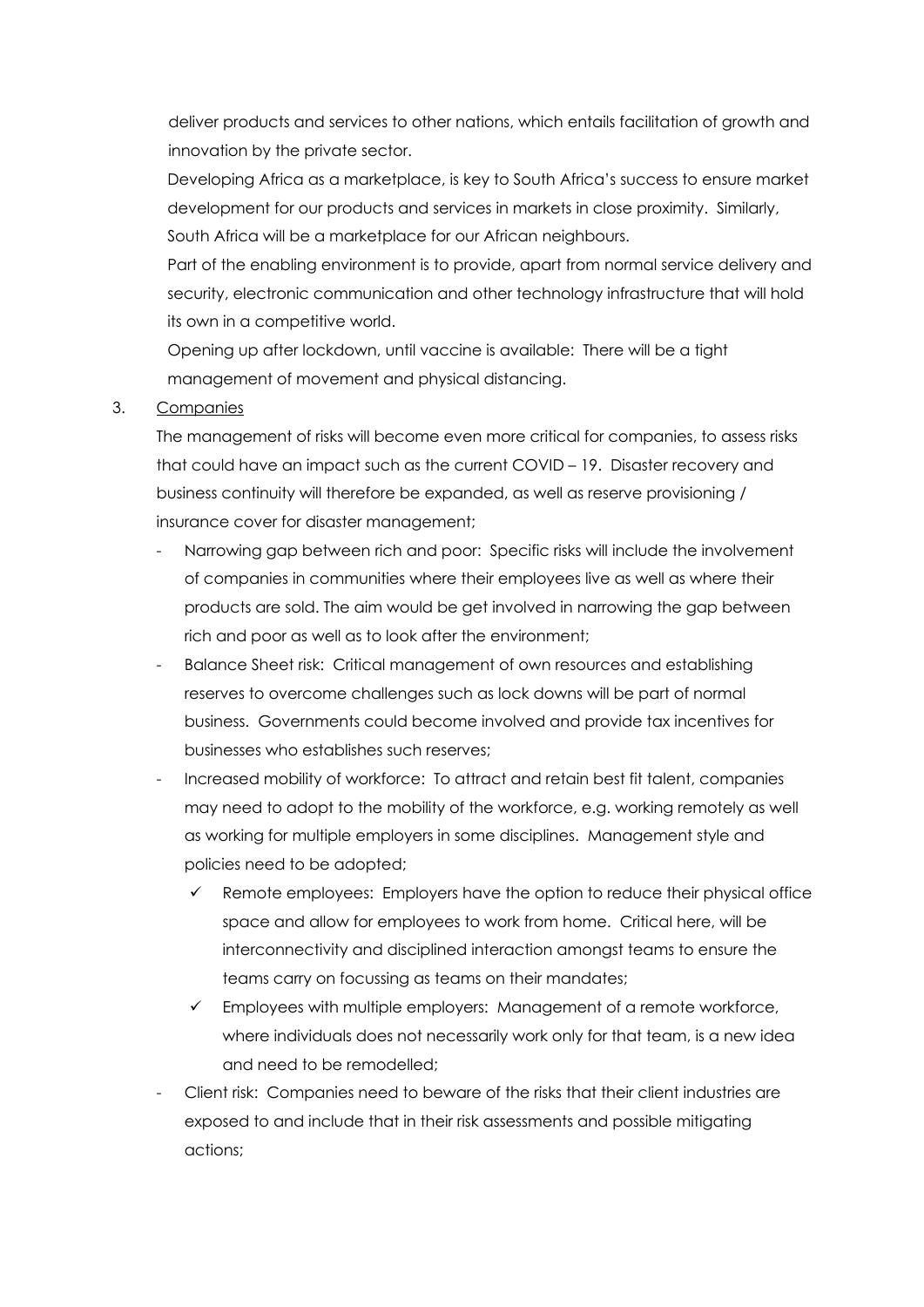## 4. Individuals

The pandemic, as is the case in all challenging situations, has already opened doors towards the future. One of these is a real life test of the ''work from home'' concept:

- Individuals selling their competency: Opens the door to individuals to sell their talent anywhere in the world, without moving from their home base. This opens a new world for skilled employees and this has the potential to become one of SA's big export products;
- Individuals with multiple employers: Individuals can sell their skills to different employers, delivering output, rather than time, meaning that an employer's employee may have different employers. This is already in operation in the ICT industry, and could expand into other disciplines;
- Distance learning, opening up learning institutions for students across borders. This is already starting to happen;
- Travelling time would be available for more work hours, exercise or more family time. Travelling cost replaced by communication costs;
- 5. Labour unions
	- Unions will have to amend their business models from manipulating workforces into activities that serves only the union's interest and nobody else', to finding a new compelling value add to employees in a new environment.
- 6. Long term savings and retirement fund administrators

For these providers (also Acravest), workforce changes discussed above provide opportunities for re-alignment of focus:

- Group retirement provisioning structures will not fit all employers' and employee needs;
- Individual provisioning, accommodating contributions from more than one employer will suit a segment of employers / employees;
- Risk providers will have to adopt to accommodate such individual employees on group schemes, or individual schemes that is priced similar to groups. Administrators will add value here to segment employees across client base into different risk profiled groups and re configure groups to get balanced premiums;
- Group type communication will change from physical conference style presentations to electronic seminars where each employee participate from his/her own workstation / cellphone (live steaming or recorded with opportunity for recipient to participate);
- Travelling cost replaced by communication costs;